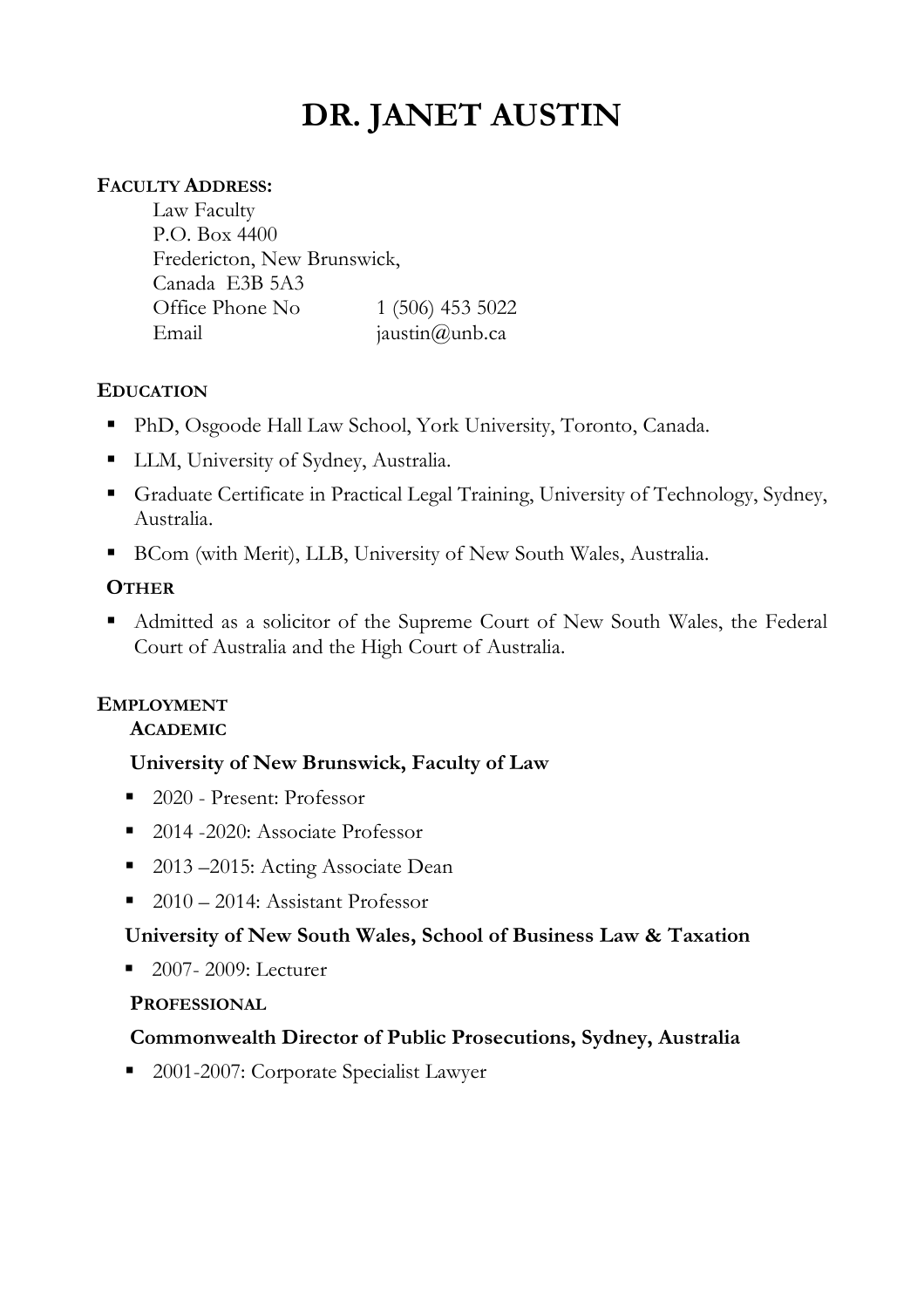- 1995-2000: Principal Legal Officer
- 1993-1995: Senior Legal Officer

#### **Australian Securities and Investments Commission, Sydney**

■ 2000-2001: Principal Legal Officer (on secondment from the Commonwealth Director of Public Prosecutions)

#### **Gilbert + Tobin**

■ 1990-1993: Lawyer

#### **Rosenblum & Partners**

■ 1989-1990: Lawyer

## **Perpetual Trustees Australia Limited**

■ 1986: Investment Analyst

#### **PUBLICATIONS**

- § **Books**
	- i. *Corporate Whistleblowing Regulation: Theory, Practice and Design*, (eds with Drs Sulette Lombard and Vivienne Brand), (Springer 2020).
	- ii. *Insider Trading and Market Manipulation: Investigating and Prosecuting across Borders, (*Edward Elgar Publishing Limited, UK, 2017).

#### § **Journal Articles**

- i. "The Impact of Whistleblowing Awards Programs on Corporate Governance" (with Dr Sulette Lombard), (2019) 36 Windsor Yearbook of Access to Justice 63.
- ii. "How do I sell my Crowdfunded Shares? Developing Exchanges and Markets to Trade Start-Ups and Small Companies" (2017-2018) 8 Harvard Business Law Review Online (28 January 2018).
- iii. "What Exactly is Market Integrity? An Analysis of One of the Core Objectives of Securities Regulation" (2017) 8 (2) William and Mary Business Law Review 215.
- iv. "The Power and Influence of IOSCO in Formulating and Enforcing Securities Regulations" (2015) XV Asper Review of International Business and Trade Law 1.
- v. "Unusual Trade or Market Manipulation? How Market Abuse is Detected by Securities Regulators, Trading Venues and Self-Regulatory Organizations", (2015) 1 Oxford Journal of Financial Regulation 263.
- vi. "Protecting Market Integrity in an era of Fragmentation and Cross Border Trading", (2014-2015) 46.1 Ottawa Law Review 25.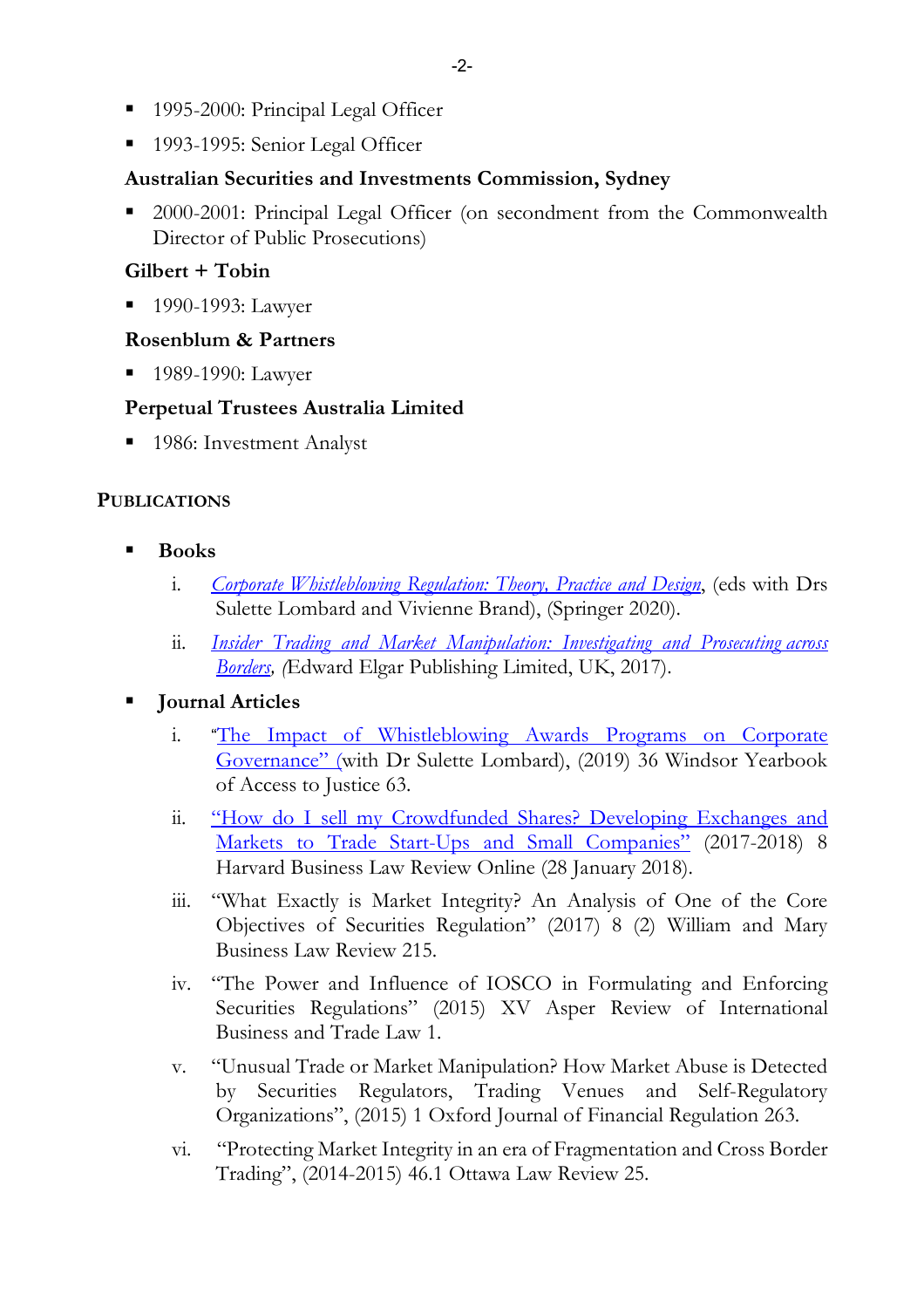- vii. "The Offering Memorandum Prospectus Exemption", (2014) 29.2 Banking and Finance Law Review 216.
- viii. "IOSCO's Multilateral Memorandum of Understanding Concerning Consultation and Cooperation and the Exchange of Information – A model for international regulatory convergence?" (2012) Criminal Law Forum 393.
- ix. "When does sharp business practice cross the line to become dishonest conduct?" (2010) 29(2) University of Queensland Law Journal 263.
- x. "Government to the Rescue: ASIC takes the Reins of the Stock Market" (2010) 28 Companies and Securities Law Journal 444.
- xi. "A Rapid Response to Questionable Trading moving towards better enforcement of Australia's securities laws" (2009) 27 Companies and Securities Law Journal 203.
- xii. (with J Harris and A Hargovan)"Shareholder Primacy Revisited: does the public interest have any role in statutory duties?" (2008) 26 Companies and Securities Law Journal 355.
- xiii. "Does the *Westpoint* litigation signal a revival of the ASIC s 50 class action?" (2008) 22(1) Australian Journal of Corporate Law 8.

#### § **Contributions in Books**

- i. "To reward or not to reward. A cross-jurisdictional comparison of the reasons why securities regulators have adopted or rejected policies to pay whistleblowers", in Corporate Whistleblowing Regulation: Theory, Practice and Design , (eds with Drs Sulette Lombard and Vivienne Brand), (Springer, 2020)
- ii. Chapter on Crime for the  $5<sup>th</sup>$  Edition of A Terry & D Giugni *Business*  $\mathcal{O}^*$ *The Law* published by Thompson Reuters.
- § **Other**
	- i. Book Review of *Market Manipulation and Insider Trading Regulatory Challenges in the United States of America, The European Union and the United Kingdom* (2020) 35 Banking and Finance Law Review 607rthcoming).
	- ii. "How do I sell my Crowdfunded Shares? Developing Exchanges and Markets to Trade Securities Issued by Start-ups and Small Exchanges', blog post on University of Oxford's Business Law Blog, February 2018, online, https://www.law.ox.ac.uk/business-lawblog/blog/2018/02/how-do-i-sell-my-crowdfunded-shares-developingexchanges-and-markets
	- iii. Book Review of *Principles of Financial Regulation* (2018) 33(2) Banking and Finance Law Review 305
	- iv. "Canada offers Australia a blueprint for protecting and motivating corporate whistleblowers", The Conversation, 2 July 2017, online: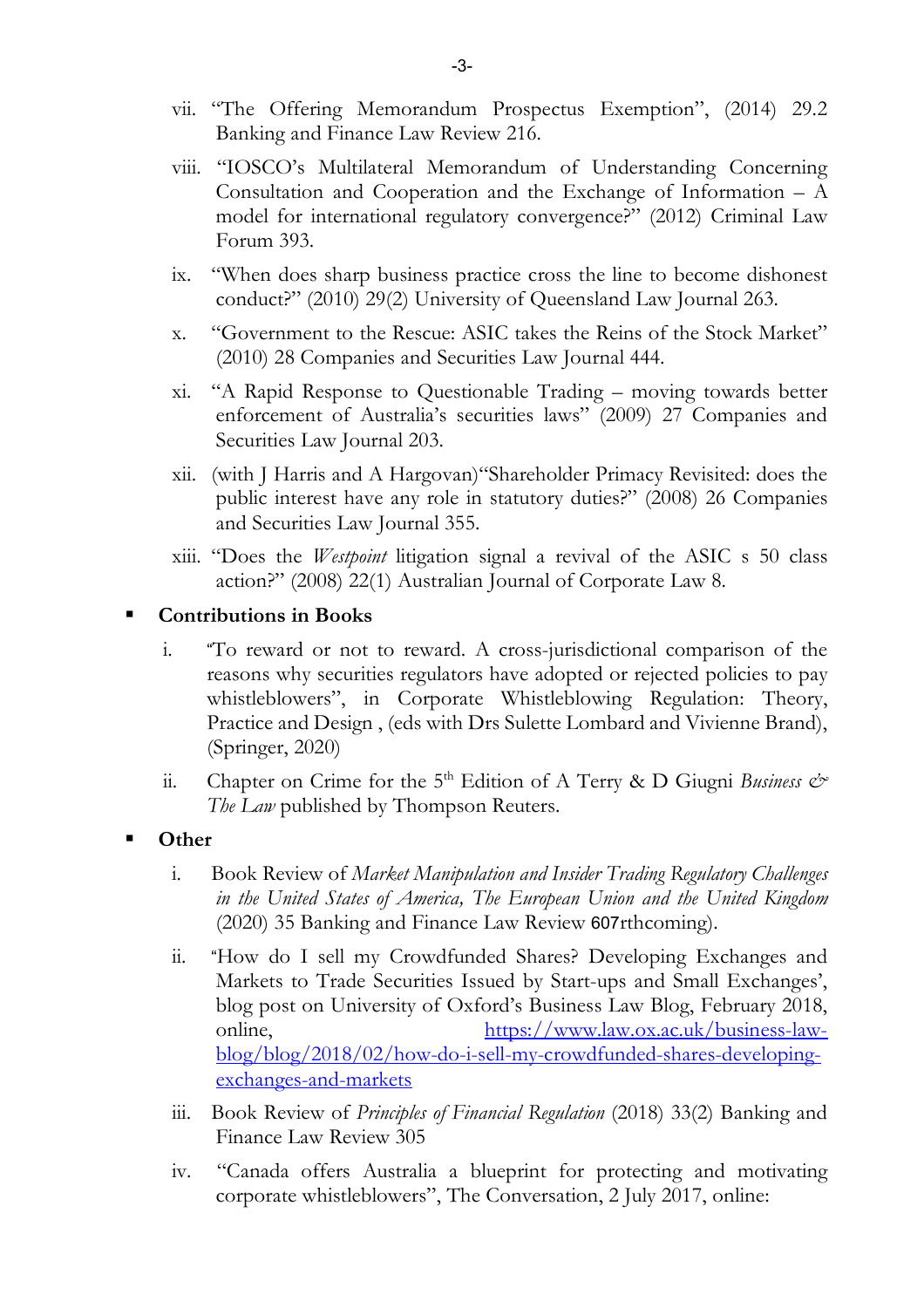https://theconversation.com/canada-offers-australia-a-blueprint-forprotecting-and-motivating-corporate-whistleblowers-80062

v. "The Essential Elements of Market Integrity and Market Fairness" 20 September 2016, guest post at University of Oxford, Faculty of Law blog Business Law blog, online:

https://www.law.ox.ac.uk/business-law-blog/blog/2016/09/essentialelements-market-integrity-and-market-fairness

vi. "How IOSCO can capitalize on the success of its MMoU as it strives to Achieve Global Convergence of Securities Regulations" 7 February 2016, guest post at Columbia Law Schools blog on Corporations and Securities Law, online:

http://clsbluesky.law.columbia.edu/2016/03/10/how-iosco-cancapitalize-on-the-success-of-its-mmou-as-it-strives-to-achieve-globalconvergence-of-securities-regulations/

- vii. Book Review of *The Financial Crisis and White Collar Crime. The Perfect Storm?* 30(3) 2015 Banking and Finance Law Review 237.
- viii. Book Review of *Regulatory Failure and the Global Financial Crisis: An Australian Perspective* (2012) Banking and Finance Law Review 203.
- ix. "Compliance & transnational regulatory networks" 17 November 2011, Guest Post at IntLawGrrls: voices on international law, policy, and practice, online:

http://www.intlawgrrls.com/2011/11/compliance-transnationalregulatory.html.

- x. "Westpoint ASIC flexes its muscle to bring class actions" (2008) 60 (4) Journal of Chartered Secretaries Australia Ltd 196 (Part 1) and (2008) 60 (5) Journal of Chartered Secretaries Australia Ltd (Part 2).
- xi. "Remove Divisions to Boost Prosecutions" Op Ed piece, Australian Financial Review, 12 February 2009.

#### **SELECTED PAPERS PRESENTED AT PROFESSIONAL MEETINGS AND SEMINARS**

- "Market Abuse, The spread of False and Misleading Information and 'Pump and Dump' Schemes. Solutions?", series of four seminars presented to Euronext and European Securities Regulators, 3 & 4 March 2020, Paris, France, by invitation.
- § International Enforcement of Cybercrime", Webinar, Canadian Institute for Cybersecurity, Fredericton, 12 November 2019, by invitation.
- The Impact of Whistleblower Award Programs on Ponzi Schemes", Canadian Law and Economics Association Conference, 21 September 2019, Toronto
- "To reward or not to reward. A cross-jurisdictional comparison of the reasons why securities regulators have adopted or rejected policies to pay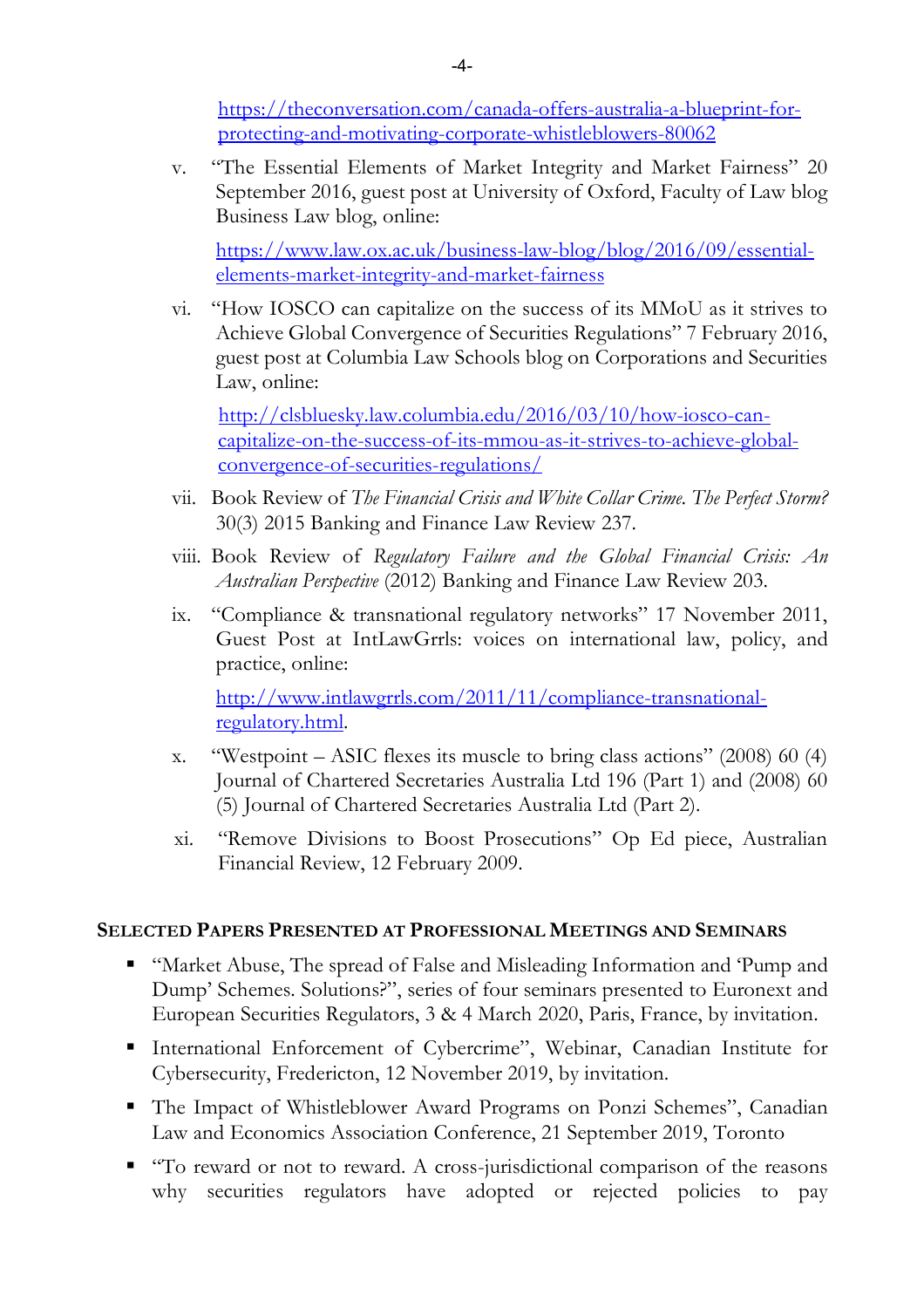whistleblowers", Canadian Law and Economics Association Conference, 21 September 2018, Toronto.

- "Cybercrime", Panellist at CyberSmart Summit, 2018, 15 May 2018, Fredericton.
- "How do I sell my Crowdfunded Shares? Developing Exchanges and Markets to Trade Start-Ups and Small Companies" Canadian Law and Economics Association Conference, 16 September 2017, Toronto.
- § "Providing the ability to trade securities issued by start-ups and SMEs. The regulatory challenges for markets designed for small companies" Australasian Law Teachers Association Conference, 7 July 2017, Adelaide.
- § Potential introduction of corporate whistleblowing bounties: What are the implications", Panelist and session moderator, seminar, Melbourne University Law School, 23 June 2017.
- "Whistleblowing Bounties as an Anti-Corruption Measure", Panelist, seminar, Flinders University Centre for Crime Policy & Research, 21 June 2017.
- "The Power and Influence of IOSCO in Formulating and Enforcing Securities Regulations", Asper Review Conference of Business and the Law, 29-30 April 2015, Winnipeg.
- "Post-reference prospects for a National Securities Regulator Reflections on the potential of the delegated authority model", 42nd Annual Workshop on Consumer and Commercial Law, 12-13 October 2012, Halifax.
- "Are the Markets Still Fair? Protecting Integrity in an Era of Fragmented Markets and Cross-Border Trading" Canadian Business Ethics Research Network PhD Winter Research meeting, York University, Toronto, 17 February 2012.
- "The Role of IOSCO in the Enforcement of International Securities Offences" International Society for the Reform of Criminal Law, Globalization of Crime – Criminal Justice Responses, Ottawa 7-11 August 2011.
- § "The IOSCO's Multilateral Memorandum of Understanding Concerning Consultation and Cooperation and the Exchange of Information – A model for regulatory convergence?" Canadian Law and Society Association 2011 Annual Conference 29-30 May 2011.
- § "A Rapid Response to Questionable Trading moving towards better enforcement of Australia's securities laws" Australian Corporate Law Teachers Association Conference, Sydney, Australia, 1-3 February 2009.
- "Is my client's conduct dishonest or merely excusable sharp practice?" presented to the Third International Legal Ethics Conference, Southport, Australia, 13-16 July 2008.
- § "Shareholder Class Actions Sounding the death knell for ASIC s.50 actions?", presented at the Corporate Law Teachers Association Conference in Sydney, 3-5 February 2008.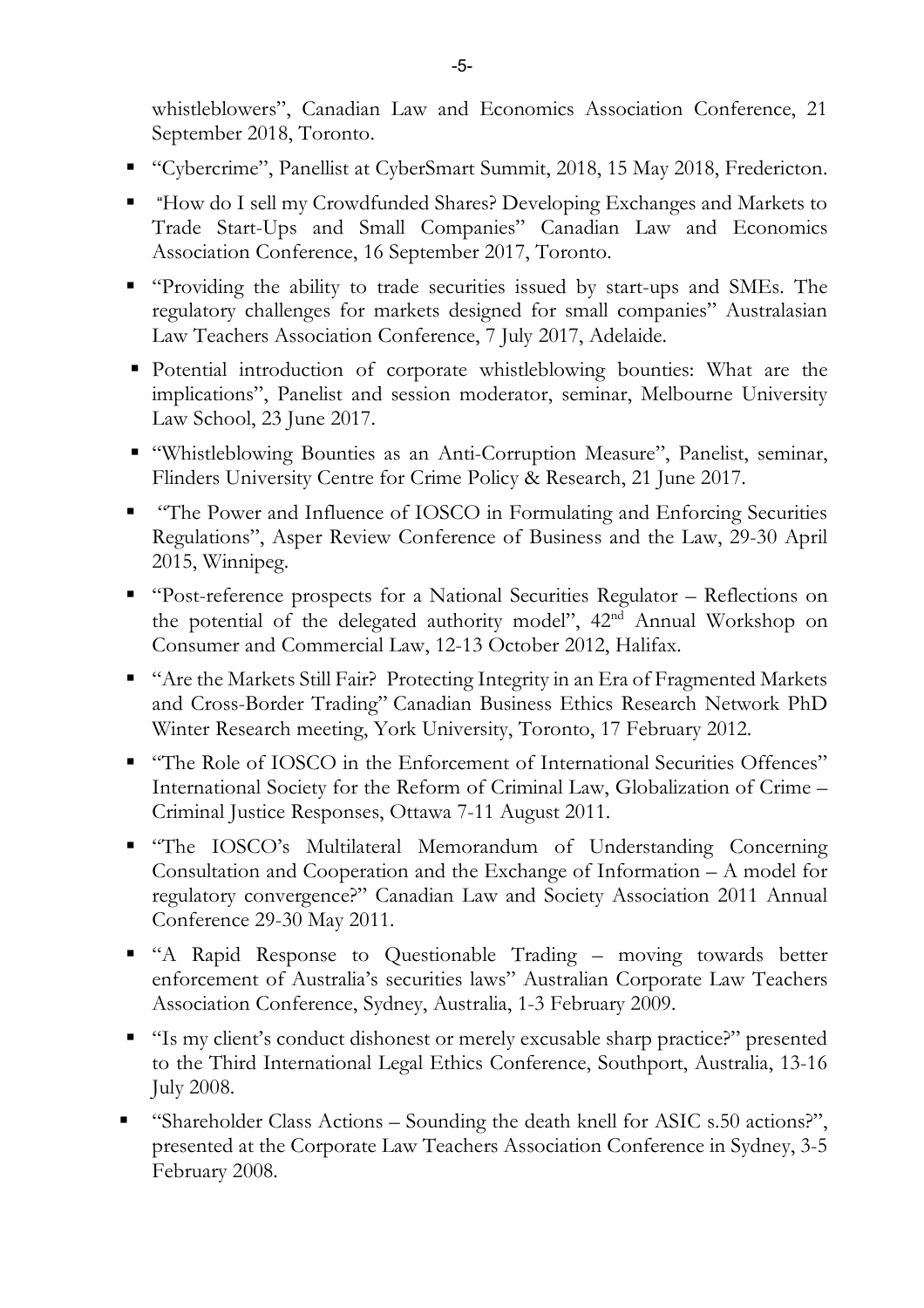§ "Shareholder Primacy Revisited: does the public interest have any role in statutory duties?" presented with J Harris and A Hargovan at the Australian Law Teachers Association Conference the University of Western Australia, July 2007.

# **GRANTS, FELLOWSHIPS AND AWARDS**

- Fall 2021 Visiting Scholar, Faculty of Law, University of Victoria
- 2020 New Brunswick Law Foundation/UNB Faculty of Law Endowment Trust (\$6800.00)
- 2020 Social Science and Humanities Research Council Individual Connection Grant for Incentives for Whistleblowers – Current Perspectives Conference (\$16,952)
- 2019 Canadian Foundation for Legal Research for project being The Impact of Whistleblowing Awards Programs on Ponzi Schemes (\$5000).
- 2019 New Brunswick Law Foundation/UNB Faculty of Law Endowment Trust (\$1500.00)
- § 2018 Faculty of Law/New Brunswick Law Foundation Endowment Trust (\$7867.00)
- § Visiting International Research Fellow, Flinders University, Adelaide, Australia (June-July 2017) (\$6000)
- 2015 New Brunswick Law Foundation/UNB Faculty of Law Endowment Trust (\$1200)
- 2013 New Brunswick Law Foundation/UNB Faculty of Law Endowment Trust (\$900)
- 2012 UNB University Research Fund for research into the Detection and Enforcement of Securities Violations. (\$5000)
- § 2012 New Brunswick Law Foundation/UNB Faculty of Law Endowment Trust (\$900)
- § 2011 New Brunswick Law Society Endowment Fund for research into the use of the Offering Memorandum Prospectus Exemption (\$3000)
- § 2008 University of New South Wales Australian School of Business Special Research Grant for a research project into the penalties and level of enforcement of insider trading laws (\$7500)

# **MEDIA**

§ Responded to enquiries or participated in interviews on 14 April 2021 (Lawyers Daily), 17 November 2020 (CBC The National), 2 October 2019 (CBCTV), 23 September 2019 (CBC Radio), 25 July 2019 (Brunswick News), 9 May 2019 (CTV), 5 April 2019 (Lawyers Daily), 15 February 2019 (Chronicle Herald), 12 July 2018 (CBC), 7 May 2018 (Canadian Lawyer), 27 March 2018 (CBC), 12